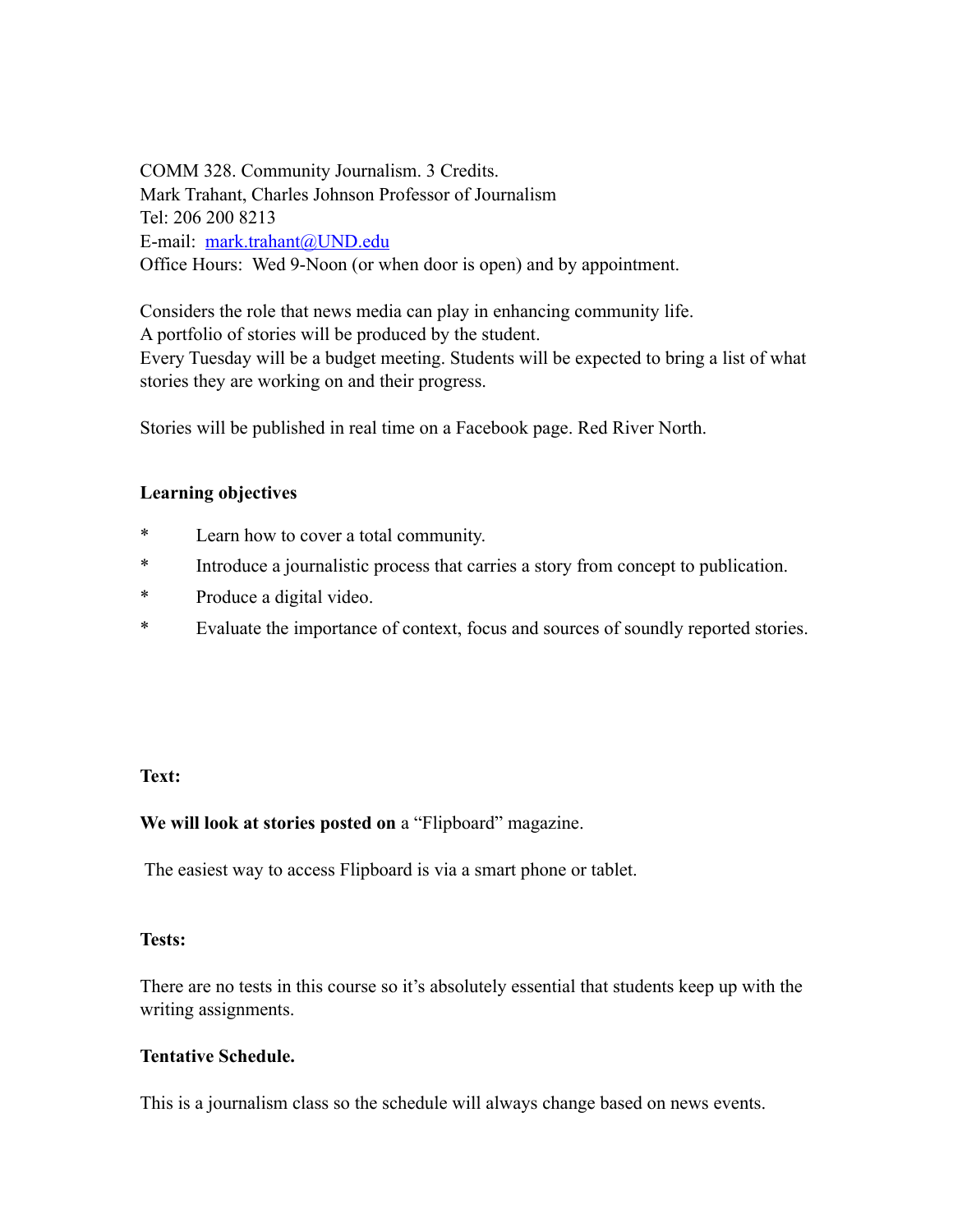#### **Week 1 (Aug. 24)**

Introducing Mark Trahant.

Media landscape. What's news today? A look at how people consume news and information in the digital age.

#### **Week 2 (Aug. 29)**

What is community journalism and  $&$  what makes a good story?

Demographics, changing nature of community.

**Week 3: (Sept. 5)** 

North Dakota & Minnesota rural communities. What does the data say?

Communities of interest. How is that different from a geographical community? What are potential stories, readers?

**No class on Sept. 7** 

**Week 4: (Sept 12)**

Students report about their community via a mapping project (a spreadsheet).

**No class on Sept. 14** 

**Week 5: (Sept. 19)**

People profiles. What works. Everybody has a story.

Profile a person from your community.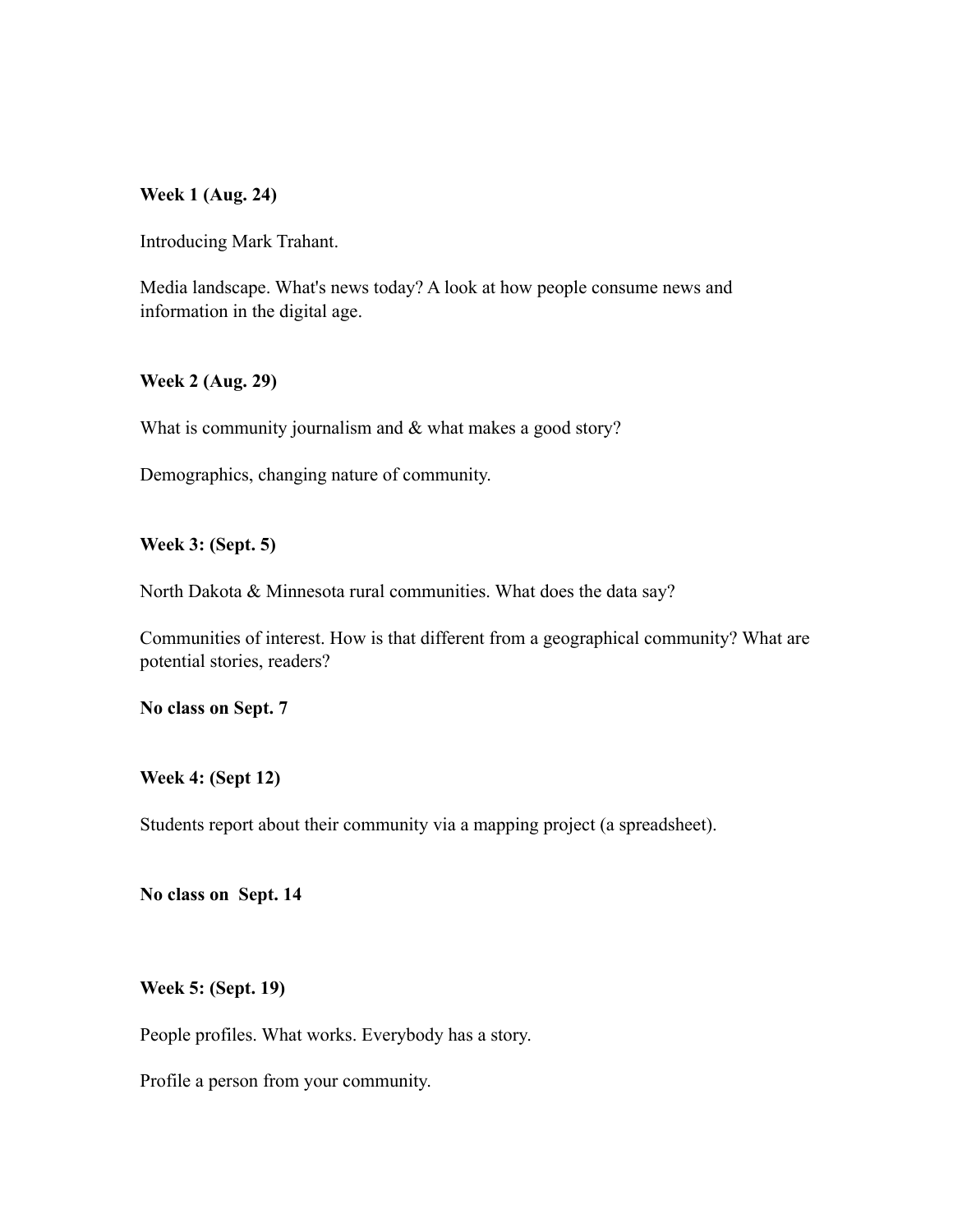### **Week 6: (Sept 26)**

Basics: How do you cover a meeting? A speech?

Trends. Actions. Reports. Making the story more interesting.

**Week 7: (Oct. 6)** 

Millennials and community

**No class on Oct. 5** 

**Week 8: (Oct. 10)** 

Building an effective social media strategy for community coverage.

North Dakota newspaper meeting. Coverage plans.

#### **Week 9: (Oct. 17)**

Writing with style. Graphics, photography and video reports.

### **Week 10 (Oct. 24)**

Playing with data - Where to find it? How to showcase your work

## **Week 11 (Oct. 31)**

Incorporating data into stories

Planning for election day

### **Week 12 (Nov. 7)**

Native American media

Ethnic media